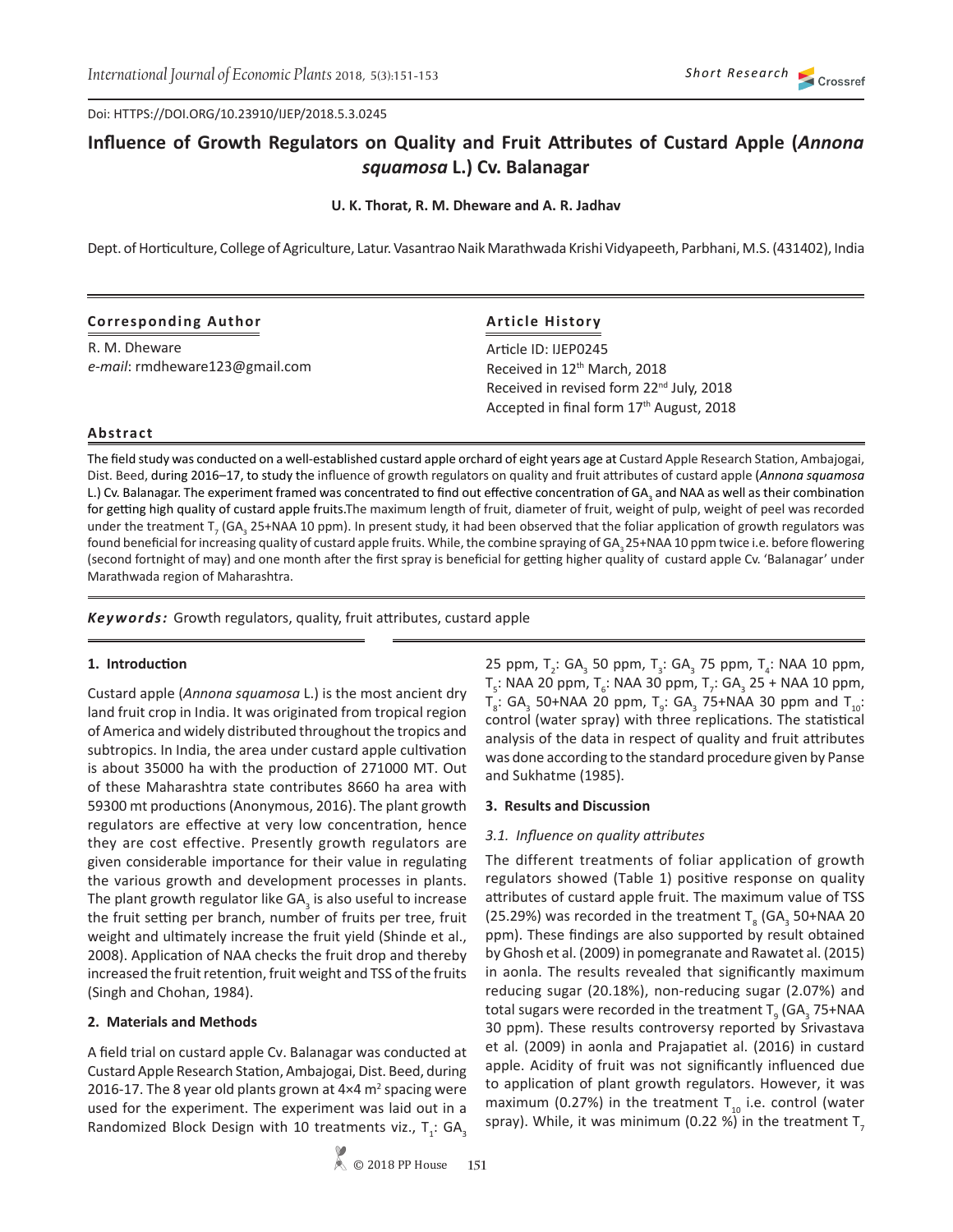*Thorat et al.*, 2018

| Table 1: Influence on quality attributes |       |         |           |          |        |  |  |  |
|------------------------------------------|-------|---------|-----------|----------|--------|--|--|--|
| Treat-                                   | TSS   | Acidity | Reducing  | Non-     | Total  |  |  |  |
| ments                                    | (%)   | $(\%)$  | sugar (%) | reducing | sugar  |  |  |  |
|                                          |       |         |           | sugar    | $(\%)$ |  |  |  |
|                                          |       |         |           | (%)      |        |  |  |  |
| $\mathsf{T}_{\scriptscriptstyle{1}}$     | 23.17 | 0.23    | 19.40     | 1.92     | 21.32  |  |  |  |
| $T_{2}$                                  | 23.50 | 0.29    | 17.80     | 1.76     | 19.56  |  |  |  |
| $T_{3}$                                  | 19.52 | 0.31    | 14.10     | 1.44     | 15.54  |  |  |  |
| $T_{4}$                                  | 18.00 | 0.29    | 13.87     | 1.39     | 15.26  |  |  |  |
| $T_{\rm 5}$                              | 22.61 | 0.27    | 16.75     | 1.69     | 18.44  |  |  |  |
| $T_{6}$                                  | 21.80 | 0.23    | 16.14     | 1.63     | 17.77  |  |  |  |
| $T_{7}$                                  | 24.03 | 0.22    | 15.27     | 1.58     | 16.85  |  |  |  |
| $T_{\rm g}$                              | 25.29 | 0.25    | 15.20     | 1.61     | 16.81  |  |  |  |
| $T_{q}$                                  | 20.40 | 0.24    | 20.18     | 2.07     | 22.25  |  |  |  |
| $\mathsf{T}_{_{10}}$                     | 17.68 | 0.27    | 12.60     | 1.37     | 13.97  |  |  |  |
| <b>SEm</b> <sup>+</sup>                  | 2.02  | 0.02    | 0.67      | 0.09     | 0.68   |  |  |  |
| <b>CD</b>                                | 5.44  | 0.06    | 1.99      | 0.28     | 2.03   |  |  |  |
| $(p=0.05)$                               |       |         |           |          |        |  |  |  |

(GA<sub>3</sub> 25+NAA 10 ppm). The results are in agreement with the findings with Srivastava et al*.* (2009) in aonla, Memane and Pujari (2013) in custard apple and Osama et al. (2015) in mango.

# *3.2. Influence on fruit attributes*

The data revealed from (Table 2) the significant variations in the physical attributes of custard apple fruits viz., fruit length, fruit diameter, weight of pulp, weight of peel, seed to pulp ratio, peel (%), number of seed, weight of seed and fruit volume were observed. The maximum fruit length (9.10 cm) and fruit diameter (8.65 cm) was noted under the treatment  $T<sub>z</sub>$ (GA<sub>3</sub> 25+NAA 10 ppm) as compared to control. The results are in close conformity with findings of Reddy and Prasad (2011) in pomegranate. The maximum weight of pulp (90.56 g) and weight of peel (110.20 g) were recorded underthe treatment  $T<sub>7</sub>$  (GA<sub>3</sub>25+NAA 10 ppm). Minimum values of most of these attributes were observed in control  $(T_{10})$ . These findings are also supported by the results obtained by Brahmachari and Kumar (1997) in Guava. Also Katiyar et al*.* (2010) in Ber. The seed to pulp ratio, per cent of peel, number of seeds, weight of seeds and fruit volume were found significant by the application of plant growth regulators. The results are

Table 2: Effect of plant growth regulators on economics of custard apple

| Wt. of pulp<br>Fruit length<br>Fruit diameter<br>Wt. of<br>Seed:<br>Wt. of<br>Fruit<br>Percent<br>No. of<br>Treatments<br>peel (g)<br>of peel<br>volume<br>(cm)<br>(cm)<br>(g)<br>pulp<br>seeds<br>seeds<br>$(\%)$<br>(No.)<br>(g)<br>(cc)<br>ratio<br>4.60<br>0.37<br>47.69<br>42<br>26.96<br>155.08<br>$T_{1}$<br>5.44<br>71.92<br>90.16<br>$T_{2}$<br>0.29<br>49.40<br>38<br>166.12<br>7.80<br>7.30<br>81.33<br>102.04<br>23.19<br>0.35<br>157.90<br>6.90<br>6.10<br>73.18<br>93.26<br>48.42<br>41<br>26.16<br>$T_{3}$<br>$T_{4}$<br>0.32<br>48.49<br>39<br>161.50<br>7.56<br>7.00<br>76.80<br>95.72<br>24.90<br>8.04<br>107.31<br>0.24<br>50.23<br>34<br>174.92<br>8.80<br>85.21<br>21.12<br>$T_{5}$<br>33<br>0.23<br>177.70<br>$T_{6}$<br>8.94<br>8.46<br>87.12<br>108.60<br>50.25<br>20.36<br>31<br>180.87<br>8.65<br>110.20<br>0.21<br>50.00<br>19.64<br>$T_{7}$<br>9.10<br>90.56<br>35<br>$T_{\rm g}$<br>7.85<br>83.67<br>104.52<br>0.26<br>22.01<br>172.10<br>8.21<br>49.72<br>160.00<br>6.70<br>95.08<br>0.33<br>7.18<br>75.00<br>48.73<br>41<br>25.02<br>$T_{9}$<br>$T_{10}$<br>68.06<br>91.12<br>0.40<br>48.18<br>43<br>27.88<br>145.16<br>4.86<br>4.23<br>0.50<br>3.21<br>5.33<br>SEm±<br>3.11<br>0.03<br>2.16<br>2.54<br>1.56<br>0.41<br>CD $(p=0.05)$<br>15.86<br>1.23<br>9.26<br>9.53<br>0.11<br>7.56<br>1.50<br>6.42<br>4.66 | Table 2. Effect of plant growth regulators on economics or custary apple. |  |  |  |  |  |  |  |  |  |
|-----------------------------------------------------------------------------------------------------------------------------------------------------------------------------------------------------------------------------------------------------------------------------------------------------------------------------------------------------------------------------------------------------------------------------------------------------------------------------------------------------------------------------------------------------------------------------------------------------------------------------------------------------------------------------------------------------------------------------------------------------------------------------------------------------------------------------------------------------------------------------------------------------------------------------------------------------------------------------------------------------------------------------------------------------------------------------------------------------------------------------------------------------------------------------------------------------------------------------------------------------------------------------------------------------------------------------------------------|---------------------------------------------------------------------------|--|--|--|--|--|--|--|--|--|
|                                                                                                                                                                                                                                                                                                                                                                                                                                                                                                                                                                                                                                                                                                                                                                                                                                                                                                                                                                                                                                                                                                                                                                                                                                                                                                                                               |                                                                           |  |  |  |  |  |  |  |  |  |
|                                                                                                                                                                                                                                                                                                                                                                                                                                                                                                                                                                                                                                                                                                                                                                                                                                                                                                                                                                                                                                                                                                                                                                                                                                                                                                                                               |                                                                           |  |  |  |  |  |  |  |  |  |
|                                                                                                                                                                                                                                                                                                                                                                                                                                                                                                                                                                                                                                                                                                                                                                                                                                                                                                                                                                                                                                                                                                                                                                                                                                                                                                                                               |                                                                           |  |  |  |  |  |  |  |  |  |
|                                                                                                                                                                                                                                                                                                                                                                                                                                                                                                                                                                                                                                                                                                                                                                                                                                                                                                                                                                                                                                                                                                                                                                                                                                                                                                                                               |                                                                           |  |  |  |  |  |  |  |  |  |
|                                                                                                                                                                                                                                                                                                                                                                                                                                                                                                                                                                                                                                                                                                                                                                                                                                                                                                                                                                                                                                                                                                                                                                                                                                                                                                                                               |                                                                           |  |  |  |  |  |  |  |  |  |
|                                                                                                                                                                                                                                                                                                                                                                                                                                                                                                                                                                                                                                                                                                                                                                                                                                                                                                                                                                                                                                                                                                                                                                                                                                                                                                                                               |                                                                           |  |  |  |  |  |  |  |  |  |
|                                                                                                                                                                                                                                                                                                                                                                                                                                                                                                                                                                                                                                                                                                                                                                                                                                                                                                                                                                                                                                                                                                                                                                                                                                                                                                                                               |                                                                           |  |  |  |  |  |  |  |  |  |
|                                                                                                                                                                                                                                                                                                                                                                                                                                                                                                                                                                                                                                                                                                                                                                                                                                                                                                                                                                                                                                                                                                                                                                                                                                                                                                                                               |                                                                           |  |  |  |  |  |  |  |  |  |
|                                                                                                                                                                                                                                                                                                                                                                                                                                                                                                                                                                                                                                                                                                                                                                                                                                                                                                                                                                                                                                                                                                                                                                                                                                                                                                                                               |                                                                           |  |  |  |  |  |  |  |  |  |
|                                                                                                                                                                                                                                                                                                                                                                                                                                                                                                                                                                                                                                                                                                                                                                                                                                                                                                                                                                                                                                                                                                                                                                                                                                                                                                                                               |                                                                           |  |  |  |  |  |  |  |  |  |
|                                                                                                                                                                                                                                                                                                                                                                                                                                                                                                                                                                                                                                                                                                                                                                                                                                                                                                                                                                                                                                                                                                                                                                                                                                                                                                                                               |                                                                           |  |  |  |  |  |  |  |  |  |
|                                                                                                                                                                                                                                                                                                                                                                                                                                                                                                                                                                                                                                                                                                                                                                                                                                                                                                                                                                                                                                                                                                                                                                                                                                                                                                                                               |                                                                           |  |  |  |  |  |  |  |  |  |
|                                                                                                                                                                                                                                                                                                                                                                                                                                                                                                                                                                                                                                                                                                                                                                                                                                                                                                                                                                                                                                                                                                                                                                                                                                                                                                                                               |                                                                           |  |  |  |  |  |  |  |  |  |
|                                                                                                                                                                                                                                                                                                                                                                                                                                                                                                                                                                                                                                                                                                                                                                                                                                                                                                                                                                                                                                                                                                                                                                                                                                                                                                                                               |                                                                           |  |  |  |  |  |  |  |  |  |

in agreement with the findings with Garasiya et al*.* (2013) in guava and Prajapati et al. (2016) in custard apple.

# **4. Conclusion**

In the light of the results obtained from this investigation, it can be inferred that spraying of GA3 25+NAA 10 ppm twice i.e. before flowering (second fortnight of may) and one month after the first spray is beneficial for getting higher physical fruit attributes of custard apple and maximum quality recorded in high concentration of GA $_{_3}$  and NAA under Marathwada region of Maharashtra. As the results of the present investigation are based on one season data, further detailed experimentations are necessary to confirm findings.

# **5. References**

- Anonymous. (2016). Ministry of Agriculture and Farmer Welfare, Government of India.
- Brahmachari, V.S., Kumar, N., Kumar, R., 1997. Effect of foliar feeding of calcium, potassium and growth substance on yield and quality of guava (*Psidium guajava* L.). Haryana